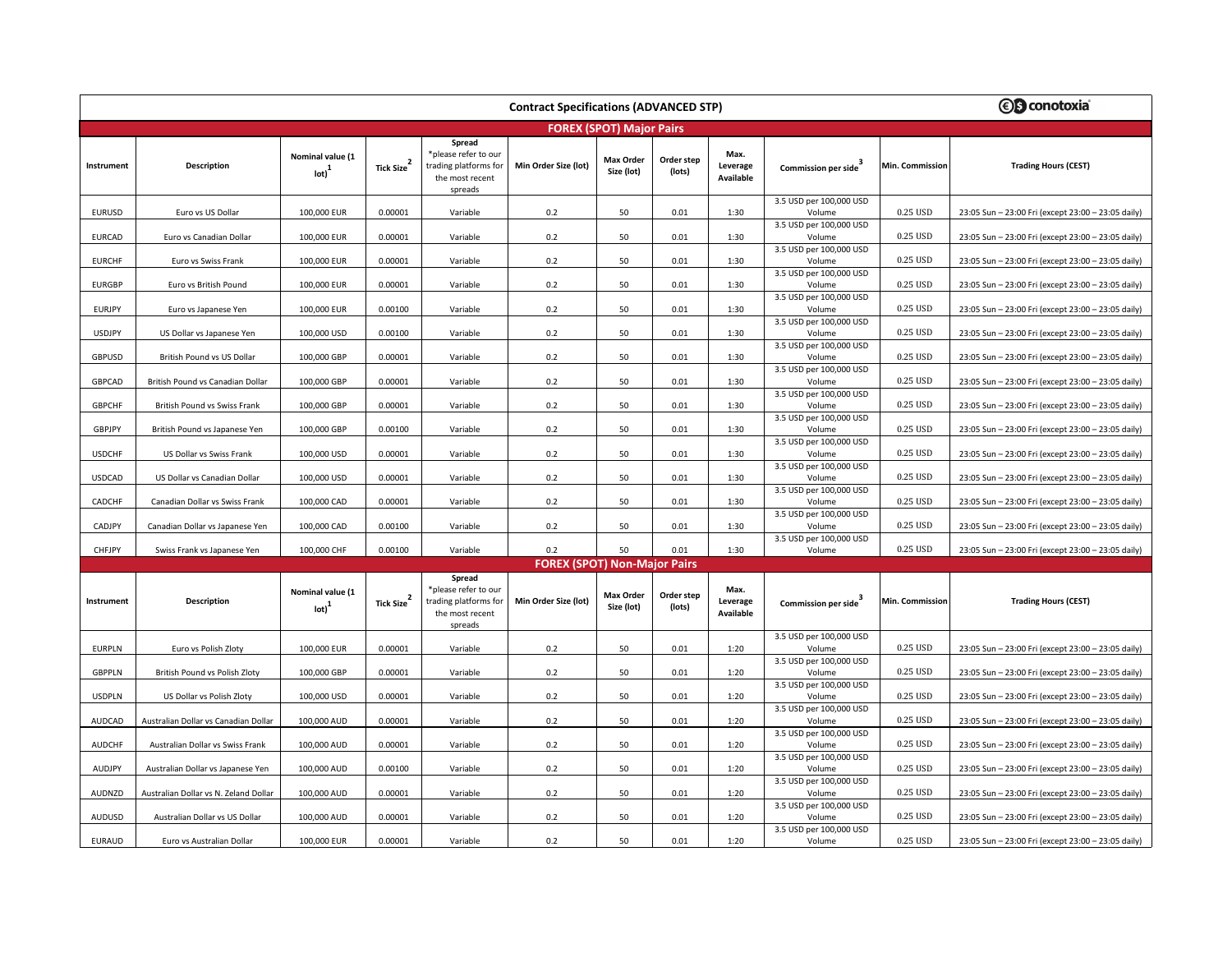| <b>EURCZK</b> | Euro vs Czech Koruna                 | 100,000 EUR                           | 0.00010                | Variable                                                                              | 0.2                  | 50                             | 0.01                 | 1:20                          | 3.5 USD per 100,000 USD<br>Volume | 0.25 USD        | 23:05 Sun - 23:00 Fri (except 23:00 - 23:05 daily) |
|---------------|--------------------------------------|---------------------------------------|------------------------|---------------------------------------------------------------------------------------|----------------------|--------------------------------|----------------------|-------------------------------|-----------------------------------|-----------------|----------------------------------------------------|
|               |                                      |                                       |                        |                                                                                       |                      |                                |                      |                               | 3.5 USD per 100,000 USD           |                 |                                                    |
| <b>EURDKK</b> | Euro vs Danish Krone                 | 100,000 EUR                           | 0.00001                | Variable                                                                              | 0.2                  | 50                             | 0.01                 | 1:20                          | Volume<br>3.5 USD per 100,000 USD | 0.25 USD        | 23:05 Sun - 23:00 Fri (except 23:00 - 23:05 daily) |
| <b>EURHKD</b> | Euro vs Hong Kong Dollar             | 100,000 EUR                           | 0.00001                | Variable                                                                              | 0.2                  | 50                             | 0.01                 | 1:20                          | Volume                            | 0.25 USD        | 23:05 Sun - 23:00 Fri (except 23:00 - 23:05 daily) |
|               |                                      | 100,000 EUR                           |                        |                                                                                       | 0.2                  | 50                             | 0.01                 | 1:20                          | 3.5 USD per 100,000 USD           | 0.25 USD        |                                                    |
| <b>EURHUF</b> | Euro vs Hungarian Forint             |                                       | 0.00100                | Variable                                                                              |                      |                                |                      |                               | Volume                            |                 | 23:05 Sun - 23:00 Fri (except 23:00 - 23:05 daily) |
|               |                                      |                                       |                        |                                                                                       |                      | <b>FOREX (SPOT)</b>            |                      |                               |                                   |                 |                                                    |
| Instrument    | Description                          | Nominal value (1<br>$_{\text{lot}}^1$ | Tick Size <sup>2</sup> | Spread<br>*please refer to our<br>trading platforms for<br>the most recent<br>spreads | Min Order Size (lot) | <b>Max Order</b><br>Size (lot) | Order step<br>(lots) | Max.<br>Leverage<br>Available | Commission per side               | Min. Commission | <b>Trading Hours (CEST)</b>                        |
| <b>EURNOK</b> | Euro vs Norwegian Krone              | 100,000 EUR                           | 0.00001                | Variable                                                                              | 0.2                  | 50                             | 0.01                 | 1:20                          | 3.5 USD per 100,000 USD<br>Volume | 0.25 USD        | 23:05 Sun - 23:00 Fri (except 23:00 - 23:05 daily) |
| <b>EURNZD</b> | Euro vs New Zeland Dollar            |                                       | 0.00001                | Variable                                                                              | 0.2                  | 50                             | 0.01                 | 1:20                          | 3.5 USD per 100,000 USD           | 0.25 USD        |                                                    |
|               |                                      | 100,000 EUR                           |                        |                                                                                       |                      |                                |                      |                               | Volume<br>3.5 USD per 100,000 USD |                 | 23:05 Sun - 23:00 Fri (except 23:00 - 23:05 daily) |
| <b>EURRON</b> | Euro vs Romanian Leu                 | 100,000 EUR                           | 0.00001                | Variable                                                                              | 0.2                  | 50                             | 0.01                 | 1:20                          | Volume                            | 0.25 USD        | 23:05 Sun - 23:00 Fri (except 23:00 - 23:05 daily) |
| <b>EURRUB</b> | Euro vs Russian Ruble                | 100,000 EUR                           | 0.00001                | Variable                                                                              | 0.2                  | 50                             | 0.01                 | 1:20                          | 3.5 USD per 100,000 USD<br>Volume | 0.25 USD        | 23:05 Sun - 23:00 Fri (except 23:00 - 23:05 daily) |
| <b>EURSEK</b> | Euro vs Swedish Krona                | 100,000 EUR                           | 0.00001                | Variable                                                                              | 0.2                  | 50                             | 0.01                 | 1:20                          | 3.5 USD per 100,000 USD<br>Volume | 0.25 USD        | 23:05 Sun - 23:00 Fri (except 23:00 - 23:05 daily) |
|               |                                      |                                       |                        |                                                                                       |                      |                                |                      |                               | 3.5 USD per 100,000 USD           |                 |                                                    |
| EURSGD        | Euro vs Singapore Dollar             | 100,000 EUR                           | 0.00001                | Variable                                                                              | 0.2                  | 50                             | 0.01                 | 1:20                          | Volume                            | 0.25 USD        | 23:05 Sun - 23:00 Fri (except 23:00 - 23:05 daily) |
| <b>EURTRY</b> | Euro vs Turkish Lira                 | 100,000 EUR                           | 0.00001                | Variable                                                                              | 0.2                  | 50                             | 0.01                 | 1:20                          | 3.5 USD per 100,000 USD<br>Volume | 0.25 USD        | 23:05 Sun - 23:00 Fri (except 23:00 - 23:05 daily) |
| <b>EURZAR</b> | Euro vs South African Rand           | 100,000 EUR                           | 0.00001                | Variable                                                                              | 0.2                  | 50                             | 0.01                 | 1:20                          | 3.5 USD per 100,000 USD<br>Volume | 0.25 USD        | 23:05 Sun - 23:00 Fri (except 23:00 - 23:05 daily) |
|               |                                      |                                       |                        |                                                                                       |                      |                                |                      |                               | 3.5 USD per 100,000 USD           |                 |                                                    |
| <b>GBPAUD</b> | British Pound vs Australian Dollar   | 100,000 GBP                           | 0.00001                | Variable                                                                              | 0.2                  | 50                             | 0.01                 | 1:20                          | Volume                            | 0.25 USD        | 23:05 Sun - 23:00 Fri (except 23:00 - 23:05 daily) |
| <b>GBPNOK</b> | British Pound vs Norwegian Krone     | 100,000 GBP                           | 0.00001                | Variable                                                                              | 0.2                  | 50                             | 0.01                 | 1:20                          | 3.5 USD per 100,000 USD<br>Volume | 0.25 USD        | 23:05 Sun - 23:00 Fri (except 23:00 - 23:05 daily) |
| GBPNZD        | British Pound vs New Zeland Dollar   | 100,000 GBP                           | 0.00001                | Variable                                                                              | 0.2                  | 50                             | 0.01                 | 1:20                          | 3.5 USD per 100,000 USD<br>Volume | 0.25 USD        | 23:05 Sun - 23:00 Fri (except 23:00 - 23:05 daily) |
|               |                                      |                                       |                        |                                                                                       |                      |                                |                      |                               | 3.5 USD per 100,000 USD           |                 |                                                    |
| <b>GBPSEK</b> | British Pound vs Swedish Krona       | 100,000 GBP                           | 0.00001                | Variable                                                                              | 0.2                  | 50                             | 0.01                 | 1:20                          | Volume<br>3.5 USD per 100,000 USD | 0.25 USD        | 23:05 Sun - 23:00 Fri (except 23:00 - 23:05 daily) |
| GBPSGD        | British Pound vs Singapore Dollar    | 100,000 GBP                           | 0.00001                | Variable                                                                              | 0.2                  | 50                             | 0.01                 | 1:20                          | Volume                            | 0.25 USD        | 23:05 Sun - 23:00 Fri (except 23:00 - 23:05 daily) |
|               |                                      |                                       |                        |                                                                                       |                      |                                |                      |                               | 3.5 USD per 100,000 USD           | 0.25 USD        |                                                    |
| <b>GBPTRY</b> | British Pound vs Turkish Lira        | 100,000 GBP                           | 0.00001                | Variable                                                                              | 0.2                  | 50                             | 0.01                 | 1:20                          | Volume<br>3.5 USD per 100,000 USD |                 | 23:05 Sun - 23:00 Fri (except 23:00 - 23:05 daily) |
| GBPZAR        | British Pound vs South African Rand  | 100,000 GBP                           | 0.00001                | Variable                                                                              | 0.2                  | 50                             | 0.01                 | 1:20                          | Volume                            | 0.25 USD        | 23:05 Sun - 23:00 Fri (except 23:00 - 23:05 daily) |
| <b>NOKSEK</b> | Norwegian Krone vs Swedish Krona     | 100,000 NOK                           | 0.00001                | Variable                                                                              | 0.2                  | 50                             | 0.01                 | 1:20                          | 3.5 USD per 100,000 USD<br>Volume | 0.25 USD        | 23:05 Sun - 23:00 Fri (except 23:00 - 23:05 daily) |
|               |                                      |                                       |                        |                                                                                       |                      |                                |                      |                               | 3.5 USD per 100,000 USD           |                 |                                                    |
| <b>NZDCAD</b> | N. Zeland Dollar vs Canadian Dollar  | 100,000 NZD                           | 0.00001                | Variable                                                                              | 0.2                  | 50                             | 0.01                 | 1:20                          | Volume<br>3.5 USD per 100,000 USD | 0.25 USD        | 23:05 Sun - 23:00 Fri (except 23:00 - 23:05 daily) |
| NZDCHF        | New Zeland Dollar vs Swiss Frank     | 100,000 NZD                           | 0.00001                | Variable                                                                              | 0.2                  | 50                             | 0.01                 | 1:20                          | Volume                            | 0.25 USD        | 23:05 Sun - 23:00 Fri (except 23:00 - 23:05 daily) |
| <b>NZDJPY</b> | New Zeland Dollar vs Japanese Yen    | 100,000 NZD                           | 0.00100                | Variable                                                                              | 0.2                  | 50                             | 0.01                 | 1:20                          | 3.5 USD per 100,000 USD<br>Volume | 0.25 USD        | 23:05 Sun - 23:00 Fri (except 23:00 - 23:05 daily) |
|               |                                      |                                       |                        |                                                                                       |                      | <b>FOREX (SPOT)</b>            |                      |                               |                                   |                 |                                                    |
| Instrument    | Description                          | Nominal value (1<br>$_{\text{lot}}^1$ | Tick Size <sup>2</sup> | Spread<br>*please refer to our<br>trading platforms for<br>the most recent<br>spreads | Min Order Size (lot) | <b>Max Order</b><br>Size (lot) | Order step<br>(lots) | Max.<br>Leverage<br>Available | Commission per side               | Min. Commission | <b>Trading Hours (CEST)</b>                        |
| NZDSGD        | N. Zeland Dollar vs Singapore Dollar | 100,000 NZD                           | 0.00001                | Variable                                                                              | 0.2                  | 50                             | 0.01                 | 1:20                          | 3.5 USD per 100,000 USD<br>Volume | 0.25 USD        | 23:05 Sun - 23:00 Fri (except 23:00 - 23:05 daily) |
| NZDUSD        | N. Zeland Dollar vs US Dollar        | 100,000 NZD                           | 0.00001                | Variable                                                                              | 0.2                  | 50                             | 0.01                 | 1:20                          | 3.5 USD per 100,000 USD<br>Volume | 0.25 USD        | 23:05 Sun - 23:00 Fri (except 23:00 - 23:05 daily) |
|               |                                      |                                       |                        |                                                                                       |                      |                                |                      |                               |                                   |                 |                                                    |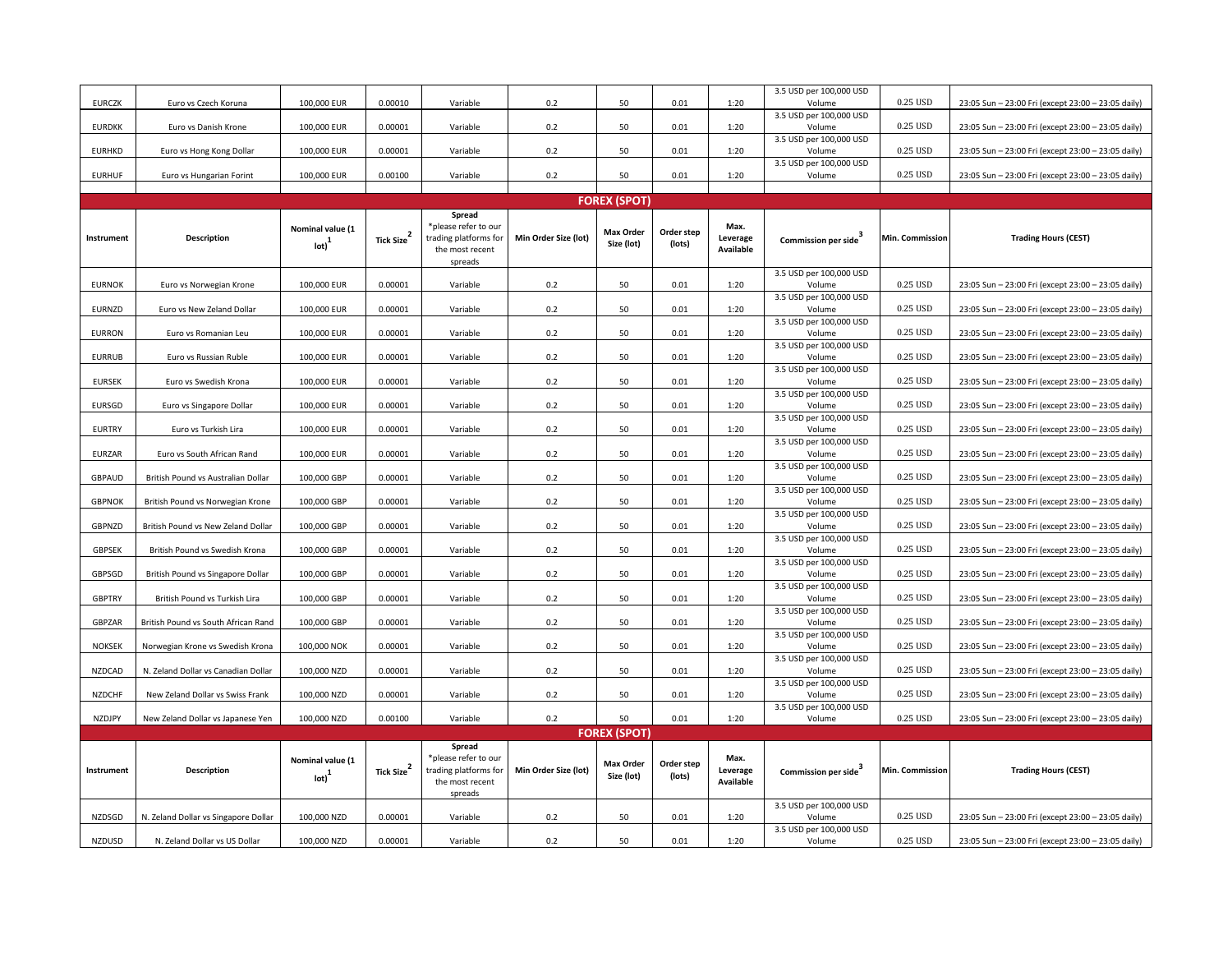| <b>USDCNH</b>    | US Dollar vs China Offshore Spot  | 100,000 USD                                     | 0.00001                | Variable                                                                   | 0.2                  | 50                             | 0.01                 | 1:20                          | 3.5 USD per 100,000 USD<br>Volume | 0.25 USD               | 23:05 Sun - 23:00 Fri (except 23:00 - 23:05 daily) |  |
|------------------|-----------------------------------|-------------------------------------------------|------------------------|----------------------------------------------------------------------------|----------------------|--------------------------------|----------------------|-------------------------------|-----------------------------------|------------------------|----------------------------------------------------|--|
|                  |                                   |                                                 |                        |                                                                            |                      |                                |                      |                               | 3.5 USD per 100,000 USD           |                        |                                                    |  |
| <b>USDCZK</b>    | US Dollar vs Czech Koruna         | 100,000 USD                                     | 0.00010                | Variable                                                                   | 0.2                  | 50                             | 0.01                 | 1:20                          | Volume<br>3.5 USD per 100,000 USD | 0.25 USD               | 23:05 Sun - 23:00 Fri (except 23:00 - 23:05 daily) |  |
| <b>USDDKK</b>    | US Dollar vs Danish Krone         | 100,000 USD                                     | 0.00001                | Variable                                                                   | 0.2                  | 50                             | 0.01                 | 1:20                          | Volume                            | 0.25 USD               | 23:05 Sun - 23:00 Fri (except 23:00 - 23:05 daily) |  |
|                  |                                   |                                                 |                        |                                                                            |                      |                                |                      |                               | 3.5 USD per 100,000 USD           |                        |                                                    |  |
| <b>USDHKD</b>    | US Dollar vs Hong Kong dollar     | 100,000 USD                                     | 0.00001                | Variable                                                                   | 0.2                  | 50                             | 0.01                 | 1:20                          | Volume<br>3.5 USD per 100,000 USD | 0.25 USD               | 23:05 Sun - 23:00 Fri (except 23:00 - 23:05 daily) |  |
| <b>USDHUF</b>    | US Dollar vs Hungarian Forint     | 100,000 USD                                     | 0.00100                | Variable                                                                   | 0.2                  | 50                             | 0.01                 | 1:20                          | Volume                            | 0.25 USD               | 23:05 Sun - 23:00 Fri (except 23:00 - 23:05 daily) |  |
| <b>USDILS</b>    | US Dollar vs Israeli Shekel       | 100,000 USD                                     | 0.00050                | Variable                                                                   | 0.2                  | 50                             | 0.01                 | 1:20                          | 3.5 USD per 100,000 USD<br>Volume | 0.25 USD               | 23:05 Sun - 23:00 Fri (except 23:00 - 23:05 daily) |  |
|                  |                                   |                                                 |                        |                                                                            |                      |                                |                      |                               | 3.5 USD per 100,000 USD           |                        |                                                    |  |
| <b>USDMXN</b>    | US Dollar vs Mexican Peso         | 100,000 USD                                     | 0.00001                | Variable                                                                   | 0.2                  | 50                             | 0.01                 | 1:20                          | Volume                            | 0.25 USD               | 23:05 Sun - 23:00 Fri (except 23:00 - 23:05 daily) |  |
| <b>USDNOK</b>    | US Dollar vs Norwegian Krone      | 100,000 USD                                     | 0.00001                | Variable                                                                   | 0.2                  | 50                             | 0.01                 | 1:20                          | 3.5 USD per 100,000 USD<br>Volume | 0.25 USD               | 23:05 Sun - 23:00 Fri (except 23:00 - 23:05 daily) |  |
|                  |                                   |                                                 |                        |                                                                            |                      |                                |                      |                               | 3.5 USD per 100,000 USD           |                        |                                                    |  |
| <b>USDRON</b>    | US Dollar vs Romanian Leu         | 100,000 USD                                     | 0.00001                | Variable                                                                   | 0.2                  | 50                             | 0.01                 | 1:20                          | Volume<br>3.5 USD per 100,000 USD | 0.25 USD               | 23:05 Sun - 23:00 Fri (except 23:00 - 23:05 daily) |  |
| <b>USDRUB</b>    | US Dollar vs Russian Ruble        | 100,000 USD                                     | 0.00050                | Variable                                                                   | 0.2                  | 50                             | 0.01                 | 1:20                          | Volume                            | 0.25 USD               | 23:05 Sun - 23:00 Fri (except 23:00 - 23:05 daily) |  |
| <b>USDSEK</b>    | US Dollar vs Swedish Krona        | 100,000 USD                                     | 0.00001                | Variable                                                                   | 0.2                  | 50                             | 0.01                 | 1:20                          | 3.5 USD per 100,000 USD<br>Volume | 0.25 USD               | 23:05 Sun - 23:00 Fri (except 23:00 - 23:05 daily) |  |
|                  |                                   |                                                 |                        |                                                                            |                      |                                |                      |                               | 3.5 USD per 100,000 USD           |                        |                                                    |  |
| USDSGD           | US Dollar vs Singapore Dollar     | 100,000 USD                                     | 0.00001                | Variable                                                                   | 0.2                  | 50                             | 0.01                 | 1:20                          | Volume                            | 0.25 USD               | 23:05 Sun - 23:00 Fri (except 23:00 - 23:05 daily) |  |
| <b>USDTRY</b>    | US Dollar vs Turkish Lira         | 100,000 USD                                     | 0.00001                | Variable                                                                   | 0.2                  | 50                             | 0.01                 | 1:20                          | 3.5 USD per 100,000 USD<br>Volume | 0.25 USD               | 23:05 Sun - 23:00 Fri (except 23:00 - 23:05 daily) |  |
|                  |                                   |                                                 |                        |                                                                            |                      |                                |                      |                               | 3.5 USD per 100,000 USD           |                        |                                                    |  |
| <b>USDZAR</b>    | US Dollar vs South African Rand   | 100,000 USD                                     | 0.00001                | Variable                                                                   | 0.2                  | 50                             | 0.01                 | 1:20                          | Volume                            | 0.25 USD               | 23:05 Sun - 23:00 Fri (except 23:00 - 23:05 daily) |  |
|                  | <b>COMMODITIES</b><br>Spread      |                                                 |                        |                                                                            |                      |                                |                      |                               |                                   |                        |                                                    |  |
| Instrument       | Description                       | Nominal value (1                                | Tick Size $^2$         | *please refer to our<br>trading platforms for                              | Min Order Size (lot) | <b>Max Order</b>               | Order step           | Max.<br>Leverage              | Commission per side <sup>3</sup>  | <b>Min. Commission</b> | <b>Trading Hours (CEST)</b>                        |  |
|                  |                                   | $_{\text{lot}}\text{)}^{1}$                     |                        | the most recent                                                            |                      | Size (lot)                     | (lots)               | Available                     |                                   |                        |                                                    |  |
|                  |                                   |                                                 |                        | spreads                                                                    |                      |                                |                      |                               | 10 USD per 100,000 USD            |                        |                                                    |  |
| SILVER           | Silver (XAG) vs US Dollar         | 5,000 Ounces                                    | 0.00100                | Variable                                                                   | 0.01                 | 500                            | 0.01                 | 1:10                          | volume                            | 0.25 USD               | 00:00 Mon - 23:00 Fri (except 23:00 - 00:00 daily) |  |
| GOLD             | Gold (XAU) vs US Dollar           | 100 Ounce                                       | 0.01000                | Variable                                                                   | 0.01                 | 100                            | 0.01                 | 1:20                          | 10 USD per 100,000 USD<br>volume  | 0.25 USD               | 00:00 Mon - 23:00 Fri (except 23:00 - 00:00 daily) |  |
|                  |                                   |                                                 |                        |                                                                            |                      |                                |                      |                               | 10 USD per 100,000 USD            |                        |                                                    |  |
| WTI OIL          | Spot WTI Crude Oil vs US Dollar   | 1,000 Barrels                                   | 0.01000                | Variable                                                                   | 0.01                 | 50                             | 0.01                 | 1:10                          | volume<br>10 USD per 100,000 USD  | 0.50 USD               | 00:00 Mon - 23:00 Fri (except 23:00 - 00:00 daily) |  |
| <b>BRENT OIL</b> | Spot Brent Crude Oil vs US Dollar | 1,000 Barrel                                    | 0.01000                | Variable                                                                   | 0.01                 | 50                             | 0.01                 | 1:10                          | volume                            | 0.50 USD               | 02:00 Mon - 23:00 Fri (except 23:00 - 02:00 daily) |  |
|                  |                                   |                                                 |                        |                                                                            |                      |                                |                      |                               | 10 USD per 100,000 USD            |                        |                                                    |  |
| NAT GAS          | Spot Natural Gas vs US Dollar     | 10,000 MMBTU                                    | 0.00100                | Variable                                                                   | 0.1                  | 50<br><b>INDICES</b>           | 0.1                  | 1:10                          | volume                            | 0.50 USD               | 00:00 Mon - 23:00 Fri (except 23:00 - 00:00 daily) |  |
| Instrument       | Description                       | Nominal value (1<br>$_{\text{lot}}\text{)}^{1}$ | Tick Size <sup>2</sup> | Spread<br>*please refer to our<br>trading platforms for<br>the most recent | Min Order Size (lot) | <b>Max Order</b><br>Size (lot) | Order step<br>(lots) | Max.<br>Leverage<br>Available | Commission per side               | Min. Commission        | <b>Trading Hours (CEST)</b>                        |  |
|                  |                                   |                                                 |                        | spreads                                                                    |                      |                                |                      |                               |                                   |                        |                                                    |  |
| <b>US500</b>     | CFD based on S&P 500 Index™       | 1 USD x index                                   | 0.1                    | Variable                                                                   | 1                    | 100                            | 1                    | 1:20                          | No Commission                     | No Commission          | 00:00 Mon - 23:00 Fri (except 23:00 - 00:00 daily) |  |
| <b>US30</b>      | CFD based on DJIA Index™          | 1 USD x index                                   | $\mathbf{1}$           | Variable                                                                   | 0.1                  | 50                             | 0.1                  | 1:20                          | No Commission                     | No Commission          | 00:00 Mon - 23:00 Fri (except 23:00 - 00:00 daily) |  |
| US100            | CFD based on Nasdaq 100™          | 1 USD x index                                   | 0.1                    | Variable                                                                   | 0.1                  | 100                            | 0.1                  | 1:20                          | No Commission                     | No Commission          | 00:00 Mon - 23:00 Fri (except 23:00 - 00:00 daily) |  |
| <b>DE40</b>      | CFD based on DAX Index™           | 1 EUR x index                                   | 0.1                    | Variable                                                                   | 0.1                  | 100                            | 0.1                  | 1:20                          | No Commission                     | No Commission          | 00:00 Mon - 23:00 Fri (except 23:00 - 00:00 daily) |  |
| <b>ES35</b>      | CFD based on IBEX-35 Index™       | 1 EUR x index                                   | 0.1                    | Variable                                                                   | $\mathbf{1}$         | 100                            | $\mathbf{1}$         | 1:10                          | No Commission                     | No Commission          | $08:00 - 20:00$ (Mon - Fri)                        |  |
| <b>EU50</b>      | CFD based on STOXX50 Index™       | 1 EUR x index                                   | 0.1                    | Variable                                                                   | 0.1                  | 100                            | 0.1                  | 1:20                          | No Commission                     | No Commission          | 00:00 Mon - 23:00 Fri (except 23:00 - 00:00 daily) |  |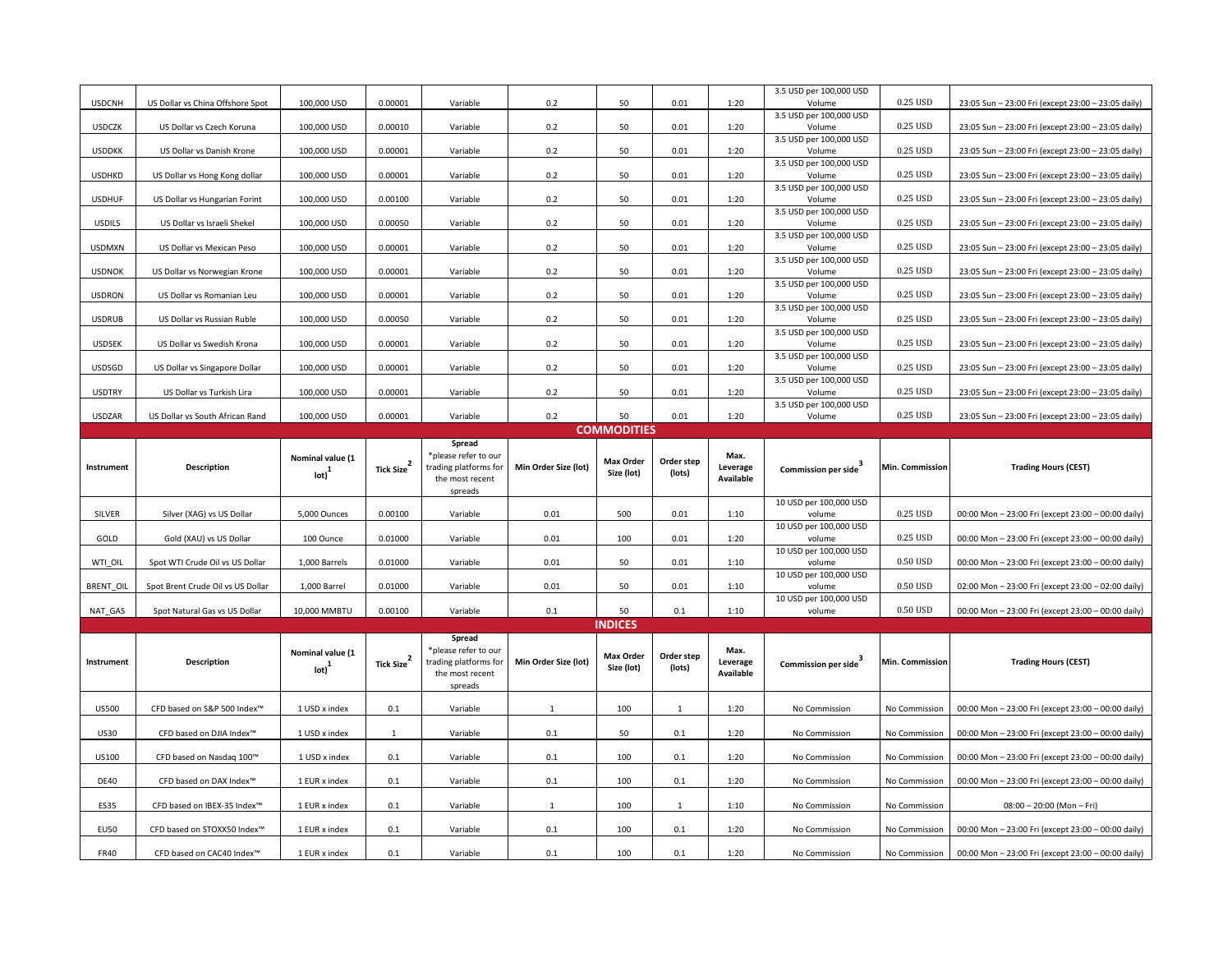| <b>UK100</b>  | CFD based on FTSE 100 Index™   | 1 GBP x index                    | 0.1       | Variable                                                                              | 0.1                  | 100                            | 0.1                  | 1:20                          | No Commission                    | No Commission   | 00:00 Mon - 23:00 Fri (except 23:00 - 00:00 daily)                              |
|---------------|--------------------------------|----------------------------------|-----------|---------------------------------------------------------------------------------------|----------------------|--------------------------------|----------------------|-------------------------------|----------------------------------|-----------------|---------------------------------------------------------------------------------|
| <b>HK</b>     | CFD based on Hang Seng Index   | 1 HKD x index                    | 0.5       | Variable                                                                              |                      | 100                            |                      | 1:10                          | No Commission                    | No Commission   | $03:15 - 20:45$ (Mon - Fri)                                                     |
| JP225         | CFD based on Nikkei 225 Index™ | 1 JPY x index                    | 1         | Variable                                                                              | 100                  | 1,000                          | 100                  | 1:20                          | No Commission                    | No Commission   | 00:00 Mon - 23:00 Fri (except 23:00 - 00:00 daily)                              |
| AU200         | CFD based on S&P/ASX200 Index™ | 1 AUD x index                    | 0.1       | Variable                                                                              | 0.1                  | 100                            | 0.1                  | 1:20                          | No Commission                    | No Commission   | 00:00 Mon - 23:00 Fri (except 23:00 - 00:00 daily)                              |
|               |                                |                                  |           |                                                                                       |                      | <b>CRYPTO</b>                  |                      |                               |                                  |                 |                                                                                 |
| Instrument    | <b>Description</b>             | Nominal value (1<br>$\text{Iot}$ | Tick Size | Spread<br>*please refer to our<br>trading platforms for<br>the most recent<br>spreads | Min Order Size (lot) | <b>Max Order</b><br>Size (lot) | Order step<br>(lots) | Max.<br>Leverage<br>Available | Commission per side <sup>3</sup> | Min. Commission | <b>Trading Hours (CEST)</b>                                                     |
| <b>BCHUSD</b> | Bitcoin Cash VS US Dollar      | $\mathbf{1}$                     | 0.001     | Variable                                                                              | 0.01                 | 100                            | 0.01                 | 1:2                           | No Commission                    | No Commission   | 23:05 Sun - 23:00 Sun (except 23:00 - 23:05 daily)<br>and 11:00 - 18:00 on Sat) |
| <b>BTCUSD</b> | <b>Bitcoin VS US Dollar</b>    |                                  | 0.01      | Variable                                                                              | 0.01                 | 8                              | 0.01                 | 1:2                           | No Commission                    | No Commission   | 23:05 Sun - 23:00 Sun (except 23:00 - 23:05 daily)<br>and 11:00 - 18:00 on Sat) |
| <b>ETHUSD</b> | Ethereum VS US Dollar          | $\mathbf{1}$                     | 0.01      | Variable                                                                              | 0.01                 | 150                            | 0.01                 | 1:2                           | No Commission                    | No Commission   | 23:05 Sun - 23:00 Sun (except 23:00 - 23:05 daily)<br>and 11:00 - 18:00 on Sat) |
| LTCUSD        | Litecoin VS US Dollar          |                                  | 0.001     | Variable                                                                              | 0.01                 | 500                            | 0.01                 | 1:2                           | No Commission                    | No Commission   | 23:05 Sun - 23:00 Sun (except 23:00 - 23:05 daily)<br>and 11:00 - 18:00 on Sat) |
| <b>BCHJPY</b> | Bitcoin Cash VS Japanese Yen   |                                  | 1         | Variable                                                                              | 0.01                 | 100                            | 0.01                 | 1:2                           | No Commission                    | No Commission   | 23:05 Sun - 23:00 Sun (except 23:00 - 23:05 daily)<br>and 11:00 - 18:00 on Sat) |
| <b>BTCJPY</b> | Bitcoin VS Japanese Yen        |                                  |           | Variable                                                                              | 0.01                 | 8                              | 0.01                 | 1:2                           | No Commission                    | No Commission   | 23:05 Sun - 23:00 Sun (except 23:00 - 23:05 daily)<br>and 11:00 - 18:00 on Sat) |
| ETHJPY        | Ethereum VS Japanese Yen       |                                  |           | Variable                                                                              | 0.01                 | 150                            | 0.01                 | 1:2                           | No Commission                    | No Commission   | 23:05 Sun - 23:00 Sun (except 23:00 - 23:05 daily)<br>and 11:00 - 18:00 on Sat) |
| LTCJPY        | Litecoin VS Japanese Yen       |                                  |           | Variable                                                                              | 0.01                 | 500                            | 0.01                 | 1:2                           | No Commission                    | No Commission   | 23:05 Sun - 23:00 Sun (except 23:00 - 23:05 daily)<br>and 11:00 - 18:00 on Sat) |
|               |                                |                                  |           |                                                                                       |                      |                                |                      |                               |                                  |                 |                                                                                 |

<sup>1</sup> 1 Lot = Multiplier x Value of 1 unit ( 1 lot of XAUUSD.CX = 100 x 1 Ounce of XAUUSD).

 $2$  A Limit or Stop target price should be a multiple of the Tick Size.

3 Monthly Minimum Volume Required: 2,000,000 USD.

|                  | <b>Mark-up (Spread) in Points</b> |                       |               |                       |                       |               |                |              |  |  |  |  |  |
|------------------|-----------------------------------|-----------------------|---------------|-----------------------|-----------------------|---------------|----------------|--------------|--|--|--|--|--|
| <b>Symbol</b>    | <b>Bid</b>                        | Ask                   | Symbol        | <b>Bid</b>            | Ask                   | Symbol        | Bid            | Ask          |  |  |  |  |  |
| AU200            | 1                                 |                       | <b>EURNZD</b> | $\Omega$              |                       | <b>NZDCHF</b> | $\Omega$       |              |  |  |  |  |  |
| <b>AUDCAD</b>    | $\mathbf{0}$                      |                       | <b>EURPLN</b> | 3                     | 3                     | <b>NZDJPY</b> | $\Omega$       |              |  |  |  |  |  |
| <b>AUDCHF</b>    | $\mathbf{0}$                      |                       | <b>EURRON</b> | $\mathbf{0}$          |                       | <b>NZDSGD</b> | $\mathbf{0}$   |              |  |  |  |  |  |
| <b>AUDJPY</b>    | $\mathbf{0}$                      | $\mathbf{0}$          | <b>EURRUB</b> | $\mathbf{0}$          | $\mathbf{0}$          | <b>NZDUSD</b> | $\overline{0}$ |              |  |  |  |  |  |
| <b>AUDNZD</b>    | $\overline{0}$                    |                       | <b>EURSEK</b> | $\bf{0}$              |                       | <b>SILVER</b> | $\overline{0}$ | $\mathbf{0}$ |  |  |  |  |  |
| <b>AUDUSD</b>    | $\Omega$                          |                       | <b>EURSGD</b> | $\mathbf{0}$          |                       | <b>UK100</b>  | $\overline{0}$ |              |  |  |  |  |  |
| <b>BCHJPY</b>    | 0.30% of Market Price             | 0.30% of Market Price | <b>EURTRY</b> | $\mathbf{0}$          |                       | <b>US100</b>  |                |              |  |  |  |  |  |
| <b>BCHUSD</b>    | 0.30% of Market Price             | 0.30% of Market Price | <b>EURUSD</b> | $\mathbf{0}$          |                       | <b>US30</b>   | $\overline{0}$ |              |  |  |  |  |  |
| <b>BRENT OIL</b> |                                   |                       | <b>EURZAR</b> | $\mathbf{0}$          |                       | US500         | $\Omega$       |              |  |  |  |  |  |
| <b>BRENT+100</b> |                                   |                       | <b>FR40</b>   |                       |                       | <b>USDCAD</b> | $\Omega$       |              |  |  |  |  |  |
| <b>BTCJPY</b>    | 0.30% of Market Price             | 0.30% of Market Price | <b>GBPAUD</b> | $\mathbf{0}$          |                       | <b>USDCHF</b> | $\Omega$       |              |  |  |  |  |  |
| <b>BTCUSD</b>    | 0.30% of Market Price             | 0.30% of Market Price | <b>GBPCAD</b> | $\mathbf{0}$          |                       | <b>USDCNH</b> | $\Omega$       |              |  |  |  |  |  |
| <b>CADCHF</b>    | 0                                 |                       | <b>GBPCHF</b> | $\mathbf{0}$          |                       | <b>USDCZK</b> | $\Omega$       |              |  |  |  |  |  |
| <b>CADJPY</b>    | $\mathbf{0}$                      |                       | <b>GBPJPY</b> | $\mathbf{0}$          |                       | <b>USDDKK</b> | $\overline{0}$ |              |  |  |  |  |  |
| <b>CHFJPY</b>    | $\mathbf{0}$                      |                       | <b>GBPNOK</b> | 3                     | 3                     | <b>USDHKD</b> | $\Omega$       |              |  |  |  |  |  |
| <b>DE40</b>      | $\mathbf{0}$                      |                       | <b>GBPNZD</b> | $\mathbf{0}$          |                       | <b>USDHUF</b> | $\Omega$       |              |  |  |  |  |  |
| <b>ES35</b>      |                                   |                       | <b>GBPPLN</b> | 3                     | 3                     | <b>USDILS</b> | $\Omega$       | $\mathbf{0}$ |  |  |  |  |  |
| <b>ETHJPY</b>    | 0.50% of Market Price             | 0.50% of Market Price | <b>GBPSEK</b> | $\Omega$              |                       | <b>USDJPY</b> | $\Omega$       |              |  |  |  |  |  |
| <b>ETHUSD</b>    | 0.50% of Market Price             | 0.50% of Market Price | <b>GBPSGD</b> | $\mathbf{0}$          |                       | <b>USDMXN</b> | $\overline{0}$ |              |  |  |  |  |  |
| <b>EU50</b>      |                                   |                       | <b>GBPTRY</b> | $\mathbf{0}$          |                       | <b>USDNOK</b> | 3              | 3            |  |  |  |  |  |
| <b>EURAUD</b>    | $\mathbf{0}$                      |                       | <b>GBPUSD</b> | $\mathbf{0}$          |                       | <b>USDPLN</b> | 3              | 3            |  |  |  |  |  |
| <b>EURCAD</b>    | $\mathbf{0}$                      |                       | <b>GBPZAR</b> | $\mathbf{0}$          |                       | <b>USDRON</b> | $\overline{0}$ |              |  |  |  |  |  |
| <b>EURCHF</b>    | $\mathbf{0}$                      |                       | GOLD          | $\overline{c}$        | $\mathfrak{D}$        | <b>USDRUB</b> | $\Omega$       | $\mathbf{0}$ |  |  |  |  |  |
| <b>EURCZK</b>    | $\mathbf{0}$                      |                       | <b>HK</b>     | 5                     | 5                     | <b>USDSEK</b> | $\Omega$       |              |  |  |  |  |  |
| <b>EURDKK</b>    | $\mathbf{0}$                      |                       | JP225         |                       |                       | <b>USDSGD</b> | $\overline{0}$ |              |  |  |  |  |  |
| <b>EURGBP</b>    | $\Omega$                          |                       | <b>LTCJPY</b> | 0.50% of Market Price | 0.50% of Market Price | <b>USDTRY</b> | $\Omega$       |              |  |  |  |  |  |